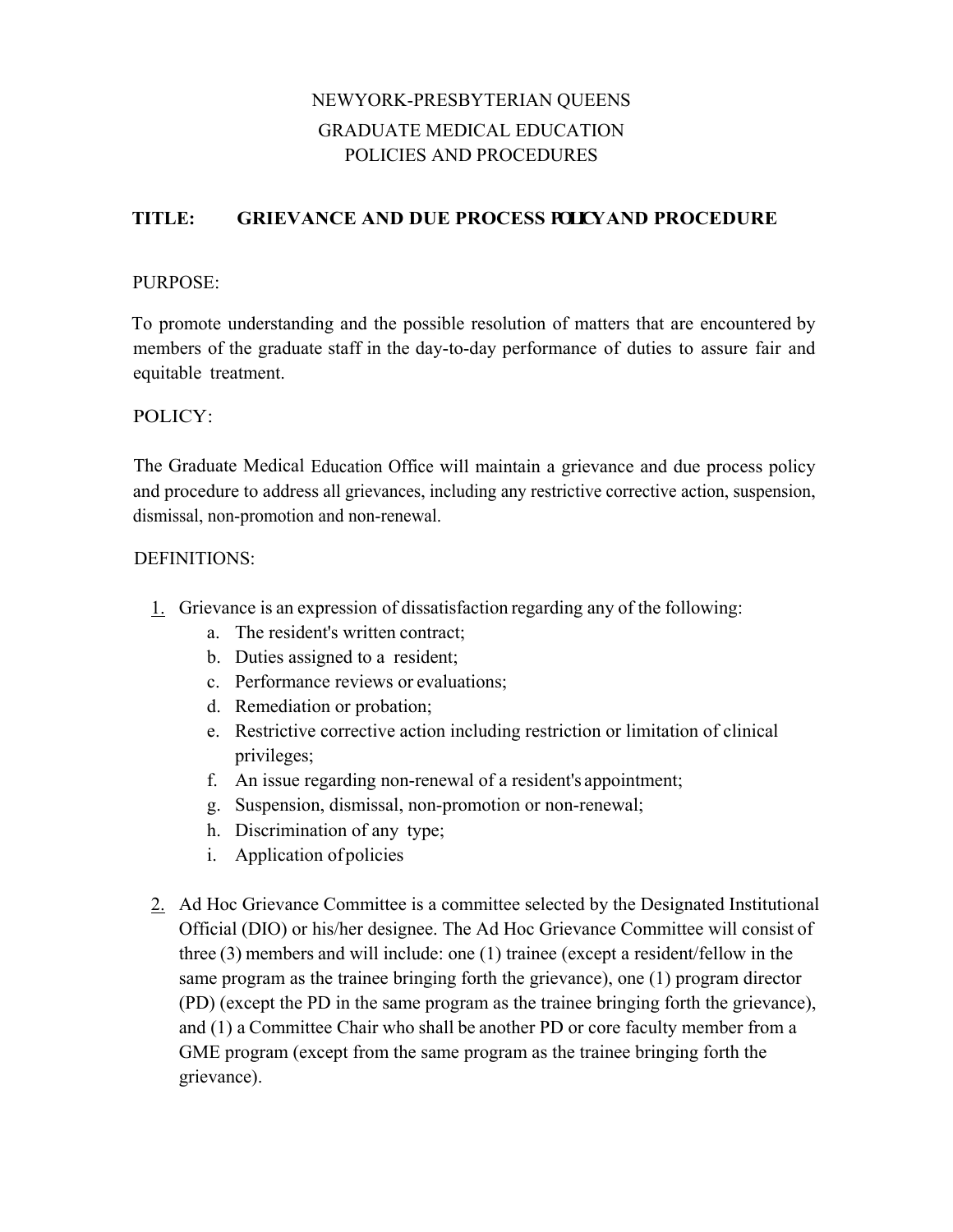#### PROCEDURE:

## 1. General Conflict Resolution

Every effort should be made to resolve all questions, problems and misunderstandings assoonastheyarise. Accordingly, Trainees are encouraged to initiate discussions with their Program Director and/or Chief of Service at the time the dissatisfaction or questions arise. In addition, the DIO may be asked to facilitate this discussion. If there is no satisfactory response or resolution, Trainees may submit issues to the Virtual Ombudsperson.

- 2. Grievance Procedure
	- a. If the trainee is unable to resolve his/her concern pursuant to section 1 above, the trainee may initiate the grievance procedure by submitting a written statement to the DIO or his/her designee. The written statement should set forth the basis for the grievance and the outcome or remedy sought. The written statement should be submitted for consideration within twenty (20) days of the time the trainee first had knowledge of the incident or was given notice of an action that gave rise to the grievance.
	- b. The DIO or his/her designee shall select the Ad Hoc Grievance Committee (hereinafter the Committee). The DIO will facilitate a meeting between the resident, other involved parties, and the Ad Hoc Grievance Committee within thirty (30) days after receiving the grievance in writing.
	- c. After the Committee and the Trainee (and other involved *parties,* as applicable) meet, the Committee may investigate further including interviewing additional individuals as necessary.
	- d. In grievances involving questions relating to allegations of discrimination because of sex, sexual orientation, gender identity, age, creed, race, national origin, disability or other legally protected classes, theChief Medical Officer, Vice President of Human Resources, and legal counsel for the Hospital shall be contacted by the DIO and shall participate in a factfinding and advisory capacity.
	- e. At no step in the grievance procedure will any outside counsel be permitted to represent the Trainee. However, each party may request to bring up to three (3) individuals within the NYPQ institution to the grievance meeting (for support only), if such requests are placed in writing to the DIO prior to the meeting.
	- f. All parties involved shall treat all information in connection with the grievance, whether obtained in writing or by interview, in a confidential manner. Only the final outcome and disposition will be maintained in the resident's file. The GME Office will maintain a complete record.
	- g. The Committee will issue a written decision to the DIO and trainee via email, hand delivery or certified mail within twenty (20) days of the meeting. A copy of the decision shall be given to the Chief Medical Officer, Clinical Service Chief and Program Director for inclusion in the trainee's file.